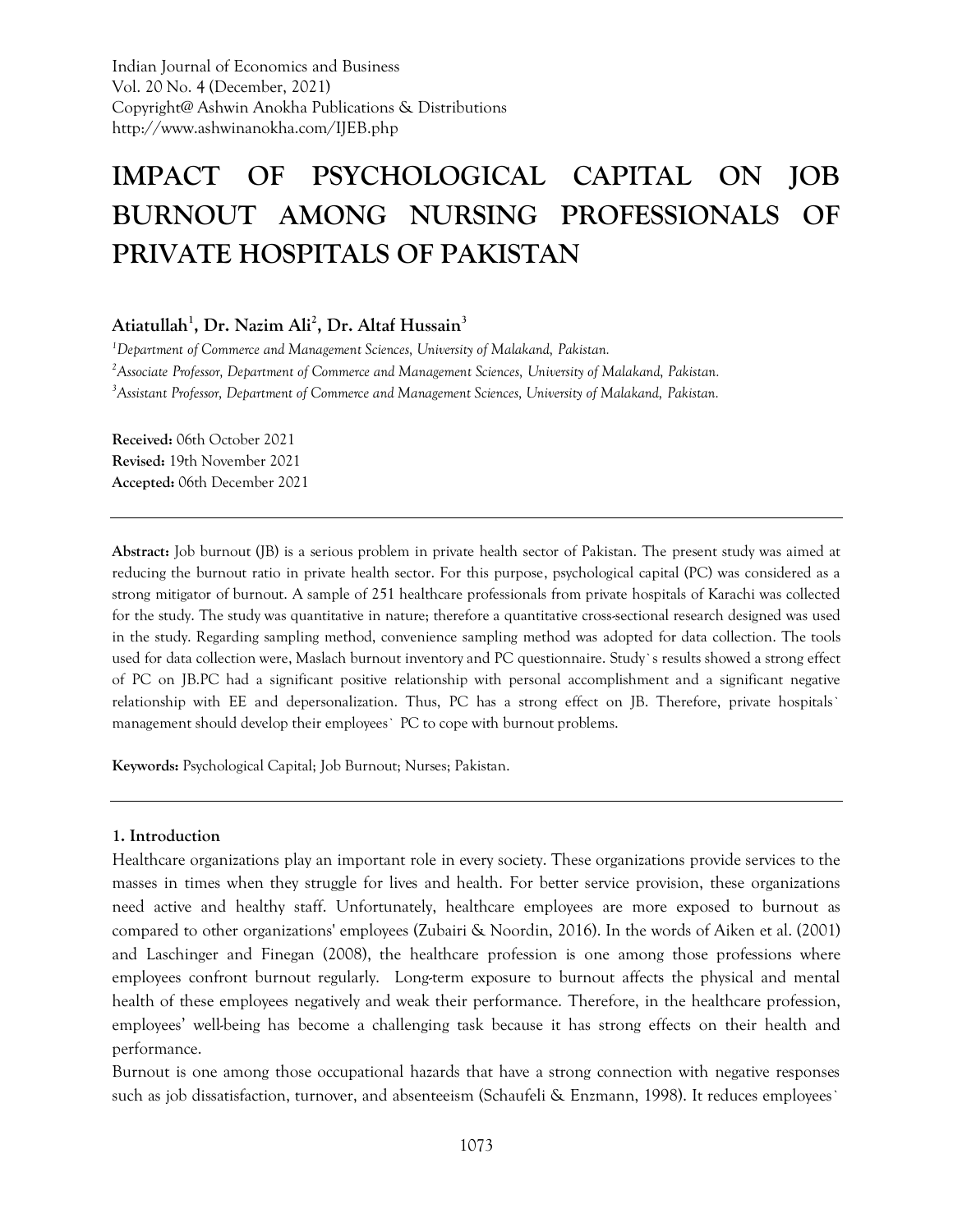physiological and psychological abilities such as devotion, motivation, and enthusiasm regarding their job and organization (Stevenson, 1994). Sometimes burnout results in physical and mental health problems such as fatigue, anxiety, sleep deprivation, and depression(Pereira-Lima & Loureiro, 2015). Burnout affects healthcare workers` physical and psychological capacities adversely, and in turn, they cannot provide proper care to the patients under their supervision. Additionally, it also tarnishes the image of the organization. Thus, burnout is detrimental for both healthcare organizations and their employees (Xianyu & Lambert, 2006).

According to POB (positive organizational behavior) theory, negative occurrences in the organization`s atmosphere can be decreased if employees know how to fight with these tough situations through positive resources(Luthans, 2002; Luthans, Youssef, & Avolio, 2007). PC works as a strong resource characterized by positive psychological states and develops with individuals` experience and mental growth(Luthans, Avolio, Walumbwa, & Li, 2005). Employees having a high level of PC think positive, can bounce back from failures, and expect well in unfavorable circumstances (Khalid, Ghaffari, Pan, Wei, & Amin, 2020).

The last decade observed a drastic change in the amount of research regarding burnout in the healthcare sector(Chang & Chan, 2015; Elpert & Wagner, 2017; Lu, Ruan, Xing, & Hu, 2015; Wu et al., 2014) and it worked better in understanding employees` well-being (Qadeer, Imtiaz, & Hameed, 2017). Several studies examined burnout`s mechanism from a recourse perspective (Khalid et al., 2020), and especially from positive resources that can work as a shock absorber of negative effects resulted from traumatic and stressful events in the hospital`s setting. In these studies, special attention is given to enhancing healthcare workers` psychological well-being that helps in patients` speedy recovery (Shahzad, Ahmed, & Akram, 2019). Therefore, this study aimed at investigating PC`s effect on healthcare workers` burnout in the Pakistani context. To the best of my knowledge, there hardly exists a study that considered such a relationship in the healthcare sector of Pakistan. Findings of the study will help in reducing burnout ratio in private health sector of Pakistan. It will also add to the literature present on these variables relationship.

# **2. Literature Review**

# **2.1. Job Burnout**

Healthcare workers` burnout is related to psychological and physical factors that cause stress such as role conflict, ambiguity, long duty time, and display of proper emotions. These employees have to demonstrate cultural sensitivity, empathy, morality, and proficiency during duty with large responsibilities and limited resources. They often face resources` shortage, work-life imbalance, administrative burden, and the most dangerous is exposure to the stressful environment (Elpert & Wagner, 2017; Lu et al., 2015; Troppmann & Troppmann, 2017; Zhou & Gong, 2015). This unmanageable experience at work and disparity between quality care provision and encountering stressful situations leads to burnout (Howard & Johnson, 2004; Kalliath & Morris, 2002; Wu et al., 2014).

Maslach and Jackson (1981) defined burnout as, a mental and physical syndrome which includes fatigue, exhaustion, desperation, and display of negative attitude towards job, coworkers, and life, and it encompasses depersonalization, diminished personal accomplishment, and EE.EE indicates emotional fatigue and lack of vigor and enthusiasm towards work (Herbert, 2011; Peng et al., 2013).Depersonalization shows the intention to keep himself away from work along with the demonstration of indifferent, passive, and cynical emotions and attitudes to other people at work (Peng et al., 2013). Reduced personal accomplishment shows a propensity towards a negative evaluation of oneself regarding one`s job as well as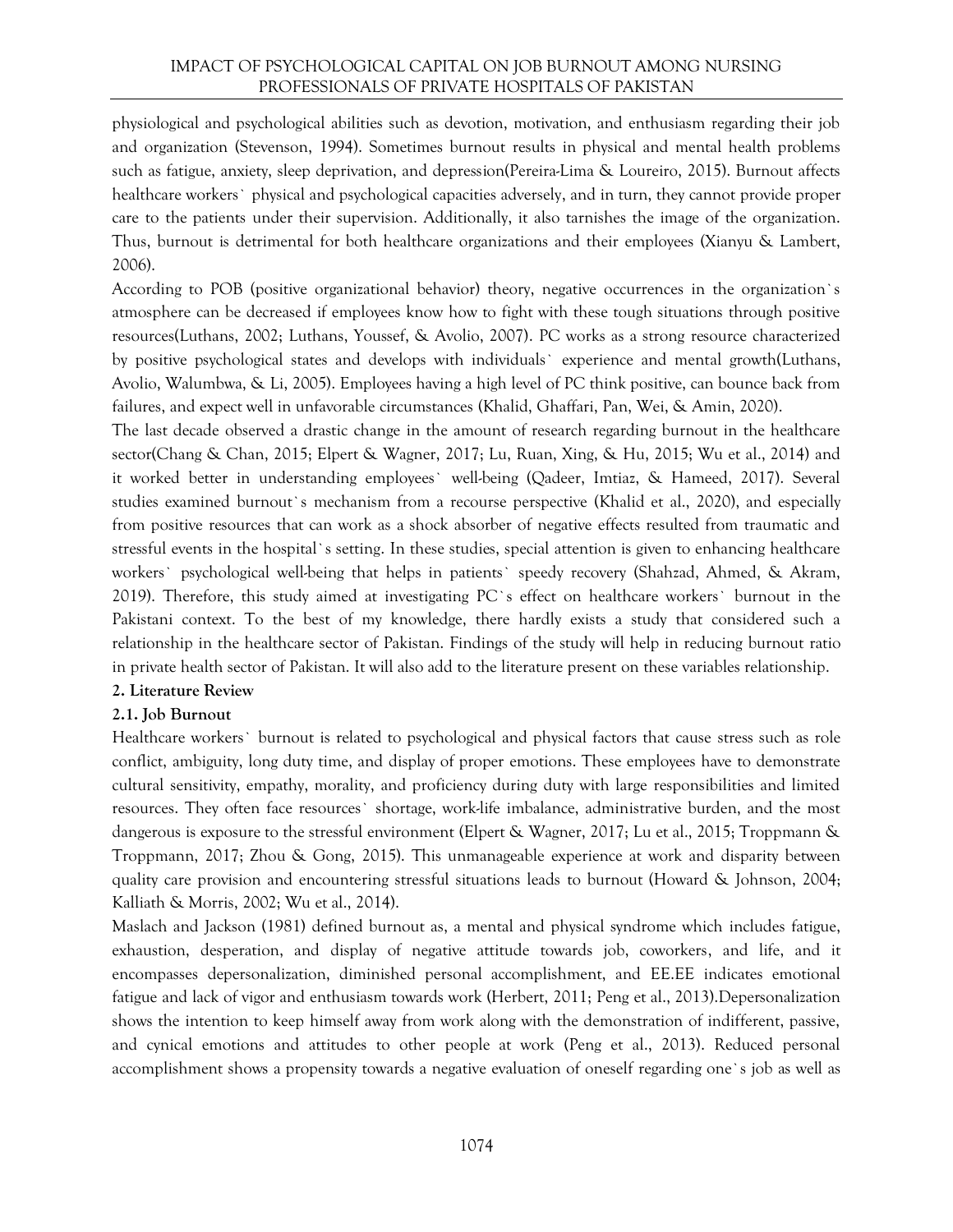the realization of low self-esteem and hopelessness at work (Brotheridge & Grandey, 2002; Cordes & Dougherty, 1993).

#### **2.2 Psychological Capital**

Human capital includes emotional, intellectual, social, and PC(Fitz-Enz, 2000). In human capital, PC plays an important role in addressing issues related to human resources of the organization (Ali & Ali, 2014). According to the COR (conservation of resources) model, personal qualities enable individuals to manage better at the workplace and therefore PC has a positive relationship with psychological well-being and outcomes (Cheung, Tang, & Shuwen, 2011).

PC is a positive state of the human mind developed with the human flourishment and it has four components namely optimism, hope, self-efficacy, and resiliency (Luthans, Luthans, & Luthans, 2004; Luthans & Youssef, 2004). Optimism refers to positivity where individuals see on the positive side of events that happened in the present and expect better from the future. Self-efficacy shows the confidence of individuals to perform a task, the courage to face a difficulty, and the enthusiasm to succeed (Peng et al., 2013). Hope shows a positive inspirational mental state derived by an interdependent sense of successful (a) agency (b) pathway, and it helps in attaining organizational goals through different means (Peng et al., 2013; Snyder et al., 1991).Resiliency refers to the potential of recovering quickly or to change and grow gradually from failures, setbacks, and adversities (Peng et al., 2013).

## **2.3. Relationship between PC and burnout`s dimensions**

Researchers examined the relationship between PC and burnout in various ways. Numerous studies examined the relationship between PC and burnout considering other variables (s) as mediators or moderators (Ali & Ali, 2014; Bitmiş& Ergeneli, 2015; Peng et al., 2013). Several studies examined the association between PC`s dimensions and burnout`s dimensions (Amornpipat, 2019; Ferradás, Freire, García-Bértoa, Núñez, & Rodríguez, 2019; Vîrgă, Baciu, Lazăr, & Lupșa, 2020). Some scholars considered PC as a whole variable and investigated its relationship with burnout dimensions (Cheung et al., 2011; Li et al., 2015; McCay, 2019). The present study considered PC as a whole variable in examining its relationship with burnout`s dimension.

#### **2.3.1. PC and EE**

Employees with a high level of PC are less exposed to EE(Kotze & Massyn, 2019). Cheung et al. (2011) study revealed a significant negative association between PC and EE. Li et al. (2015) found a significant negative relationship between PC and EE in the banking sector of Liaoning province (China).McCay (2019)hypothesized a negative relationship of PC with EE in the healthcare sector of Eastern Oregon (USA). The hypothesis was supported by the finding of the study. In light of these finding here it is proposed

H1: PC has a significant negative relationship with EE among healthcare workers of Karachi.

#### **2.3.2. PC and depersonalization**

Depersonalized individuals always distance themselves from work and other workers. Individuals with a high level of PC can adjust themselves with the environment and therefore, PC has a strong effect on employees` depersonalization. For instance, Cheung et al. (2011) study reported a significant negative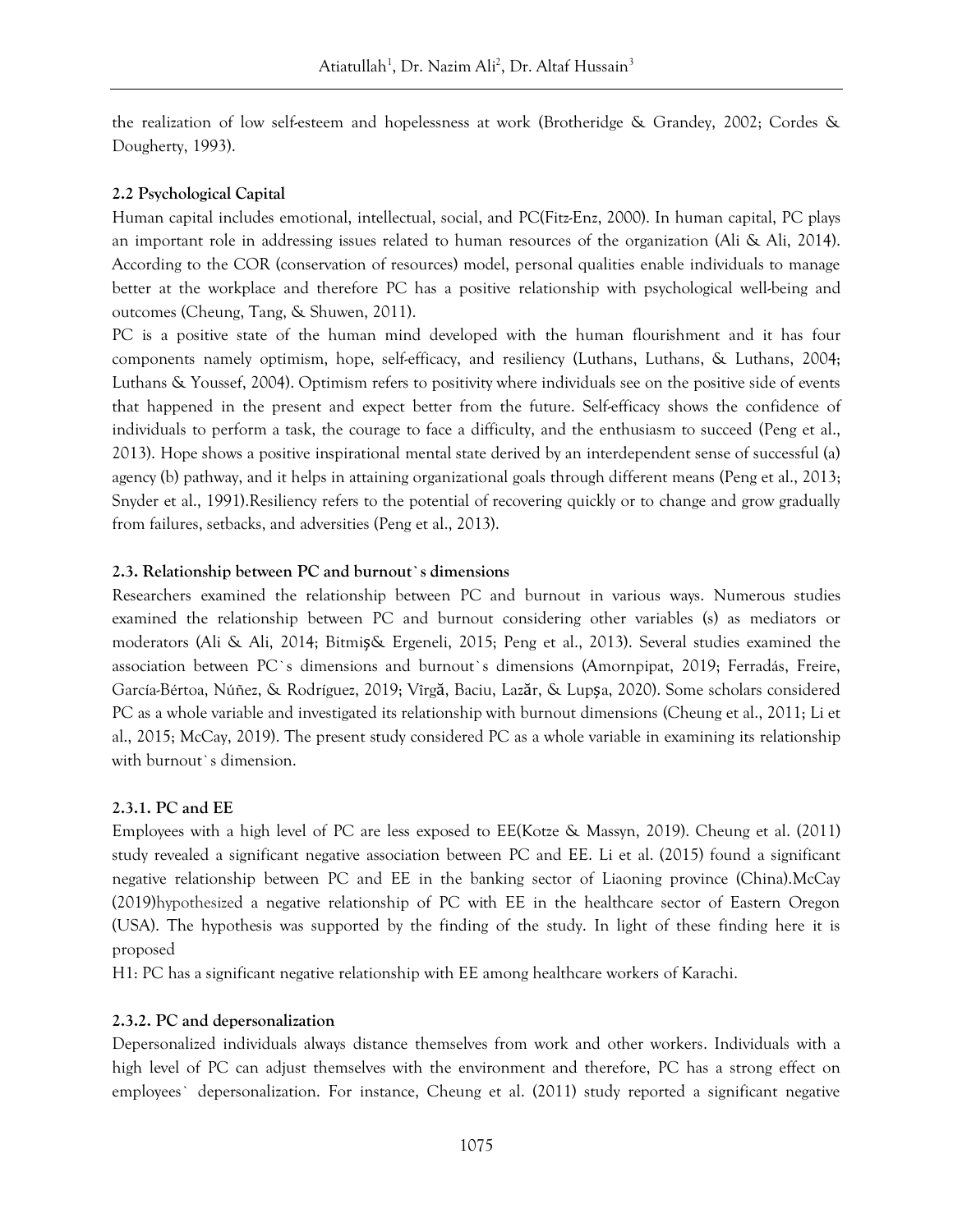relationship between PC and depersonalization.Li et al. (2015) identified a significant negative association between PC and depersonalization. The next studies conducted on the relationship between these two variables were consistent with previous studies (Kotze & Massyn, 2019; McCay, 2019).Based on these studies` results, we propose that

H2: PC has a significant negative relationship with depersonalization among healthcare workers of Karachi.

## **2.3.3. PC andpersonal accomplishment**

Individuals with high level of personal accomplisment feel satisfaction with their job/organization and counts their successful work achievements (Ha, Kim, & Ha, 2021). People with strong psychological resources such as self-efficacy, hope, optimism and resiliency has elevated personal accomplisment and feels satisfaction with their job (Maslach, Schaufeli, & Leiter, 2001).PC has strong effect on personal accomplisment of the employees and increses it (Alarcon, Eschleman, & Bowling, 2009). Li et al. (2015) found a significant positive association between PC and personal accomplishment.McCay (2019) also discovered significant positive association between PC and personal accomplishment. In light of these findings, we propose that

H3: PC has a significant positive relationship with personal accomplishment among healthcare workers of Karachi.

## **3. Methodology**

## **3.1. Participants and procedures of data collection**

Study`s participants were 251nursing professionals from private hospitals of Karachi. Among the participants 66 % were male and 34 % female. Their age ranged between 20 and 44, and average age of the participants was 33. Their experience ranged from 1 year to 12 years. Average experience of the participants was 6 years. Salary of the participants ranged from 20 thousands to 85 thousands. Average salary of the participants was 38 thousand per month. Regarding their duty time, they were performing their duty in shifts and one shift was comprised of 8 hours.

To collect data from the participants, questionnaire was used as a tool of data collection. Regarding sampling method, convenience sampling method was adopted for the study. A total of 270 questionnaires were distributed among the participants. The questionnaires were administered through a mail. Atotal 251 questionnaires were returned by the participants and those were considered for dada analysis purposes.

#### **3.2. Instruments used for data collection**

The instruments used for ascertaining relationship between participants` PC and burnout were the already developed instruments of data collection.

#### **3.2.1. Maslach Burnout Inventory**

Maslach burnout inventory developed by Maslach, Jackson, and Leiter (1997) was used for discovering participants` burnout. This inventory examines three dimensions of burnout namely, EE, depersonalization, and personal accomplishment. The inventory has total22 items and three factors. Among the items, 9 items represents EE, 5 represents depersonalization and 8 represents personal accomplishment. Cronbach alpha for Maslach burnout inventory in the present study was 0.862.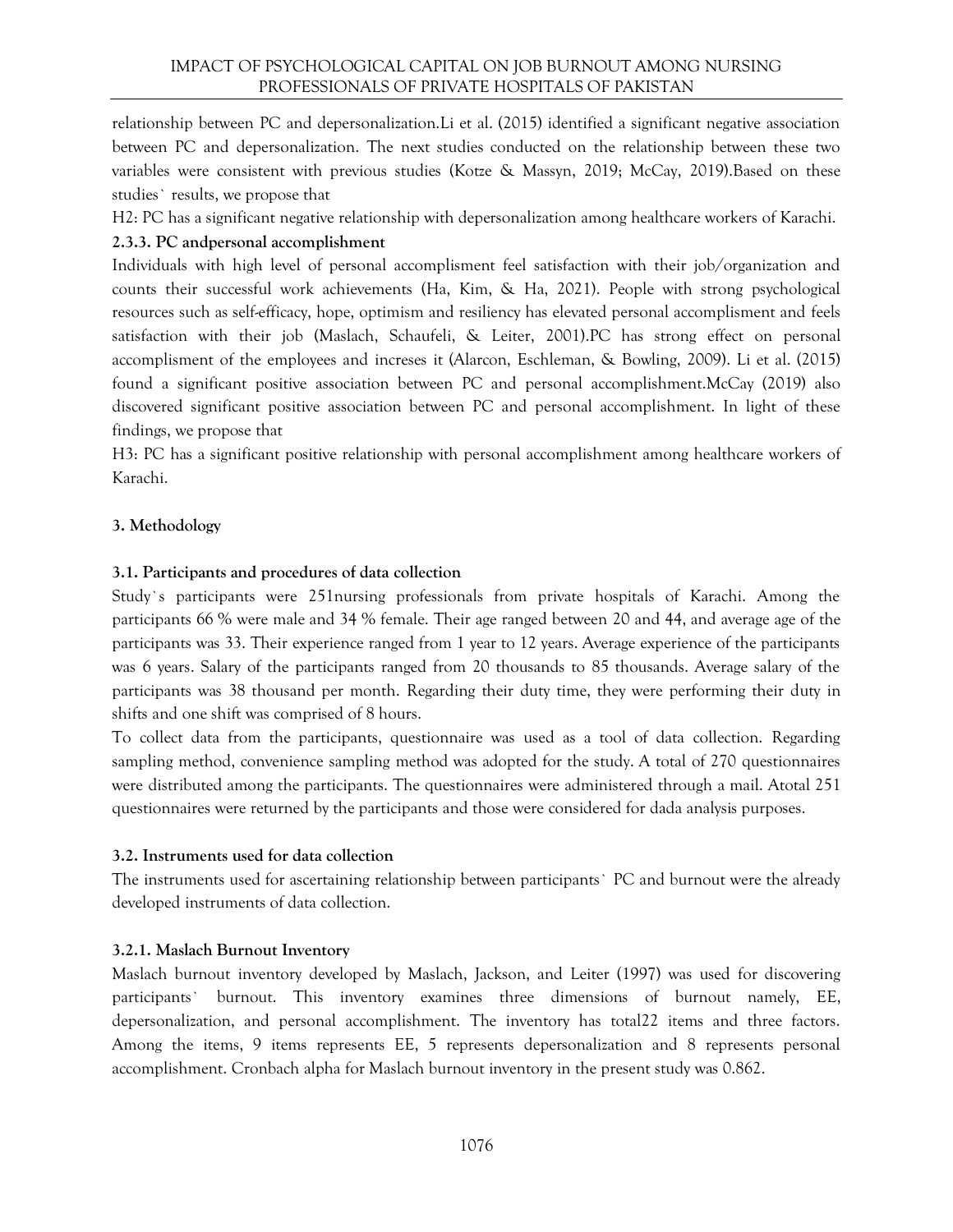# **3.2.2. PC questionnaire**

PC questionnaire, designed by Luthans et al. (2007) was used for ascertaining participants` PC. This scale has 24 items and four factors representing PC`s components (self-efficacy, optimism, resiliency and hope) . Each component of PC consists of six items. In this study, Cronbach alpha for PC questionnaire was 0.721.

## **3.3. Data Analysis**

The data analysis process of the study was performed in two steps. In first step, the demographic information of the participants such as gender, age, experience and salary were analyzed with the help of descriptive statistics. In second step of data analysis relationship among research variables was examined. To find the relationship among the research variables, first statistical operations were performed for model fit to identify whether the latent variables are presented by their indicators or not. For model fit both badness of fit and goodness of fit indices such as RMSEA, SRMR, NFI, GFI, and CFI were examined for significance. Second, Pearson correlation technique was used for finding the level of significance among study`s variables. For data analysis purposes, both SPSS and AMOS software were used.

## **4. Results**

# **4.1. Study`s Measurement Model**

Confirmatory factor analysis was used for measuring model fit of the study. The results of statistical operation revealed that the data was well-fitted by the measurement model. For PC:  $χ2$  (169, N= 251) = 1560.611, p< 0.001; GFI= .692; CFI= .723; NFI= .679; RMSEA= .048; SRMR= .039. For JB:χ2 (154, N=251) = 1629.083, p< 0.001; GFI= .795; CFI= .827; NFI= .773; RSMEA= .046; SRMR= .032.

# **4.2. Correlation and Structural model of the study**

| The following table shows correlation among study's variables. |  |
|----------------------------------------------------------------|--|
|----------------------------------------------------------------|--|

|                                                 | M    | SD   |                  |      | 34                        |      |  |
|-------------------------------------------------|------|------|------------------|------|---------------------------|------|--|
| $1$ EE                                          | 4.46 | 0.87 |                  |      |                           |      |  |
| 2 Depersonalization                             |      |      | 4.51             |      | $0.98$ .752 <sup>**</sup> |      |  |
| 3 Personal Accomplishment                       |      |      | 3.86             | 0.82 | .014                      | .028 |  |
| $\vert$ 3 PC3.47 0.78 $\cdot$ 255 <sup>**</sup> |      |      | $-.265$ **.51 ** |      |                           |      |  |

\*\*Correlation is significant at the 0.01 level (2- tailed)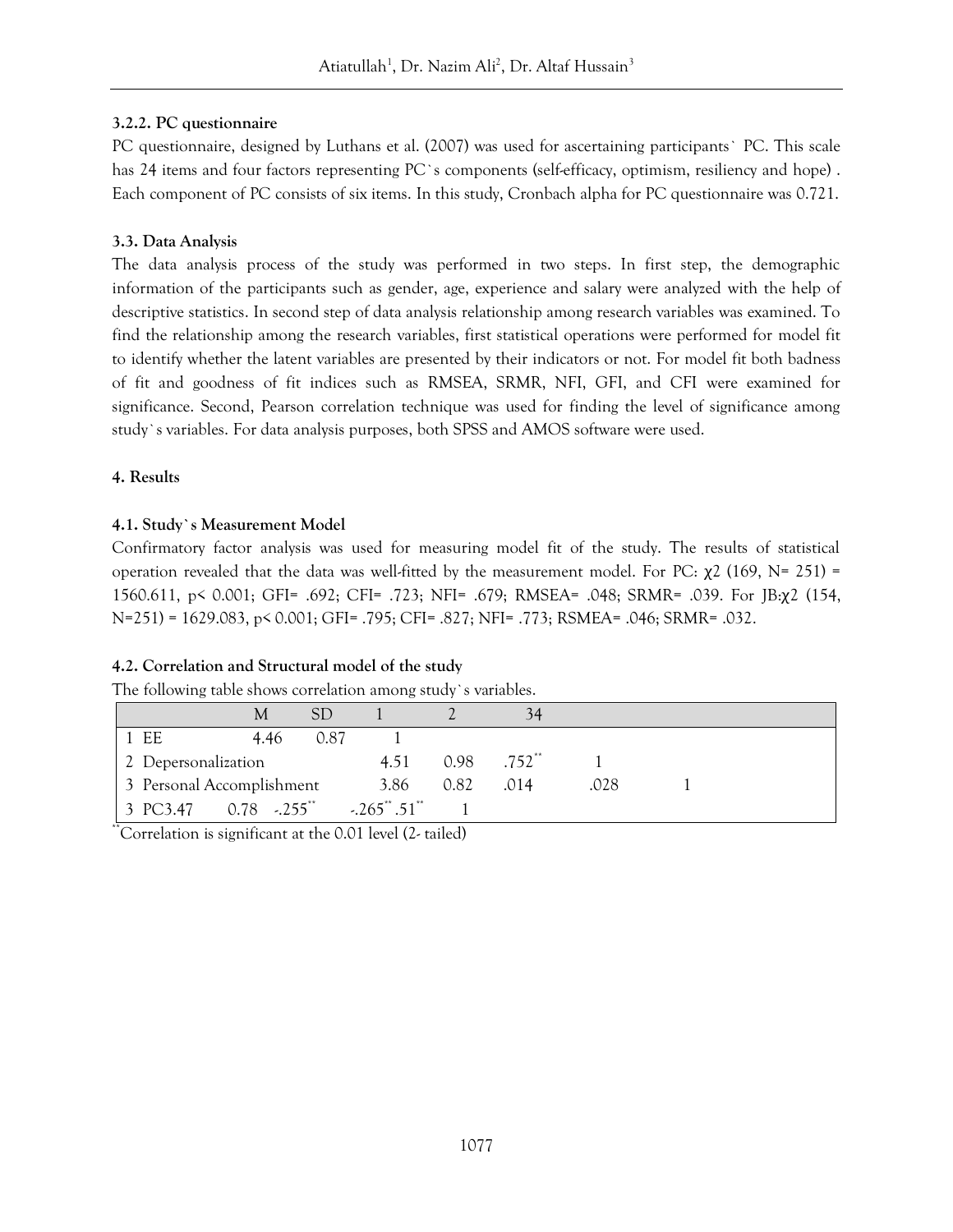

**Figure 1. Structurla model of the study**

Note: In structural model, SEV= Self-efficacy, OV= Optimism, HV= Hope, RV= Resiliency, EEV= EE, DV= Depersonalization and PAV= Personal accomplishment.

Regarding relationship among study`s variables, there was significant positive relationship between burnout`s two dimensions .i.e. between EE and depersonalization. The third dimension (personal accomplishment) of burnout had insignificant relationship with other two dimensions of burnout. PC had a significant positive relationship with personal accomplishment and a significant negative relationship with EE and depersonalization. Figure 1 shows structural model of the study. For structural model fitness, the goodness of fit and badness of fit indices were checked. The data was well fitted by structural model withχ2 (712, N= 251) = 5503, p< 0.001; GFI= .602; NFI= .63; CFI= .688; RSMEA= .041; SRMR= .045. From the figure the relationship between independent and dependent variables and between constructs and its items could easily be understand.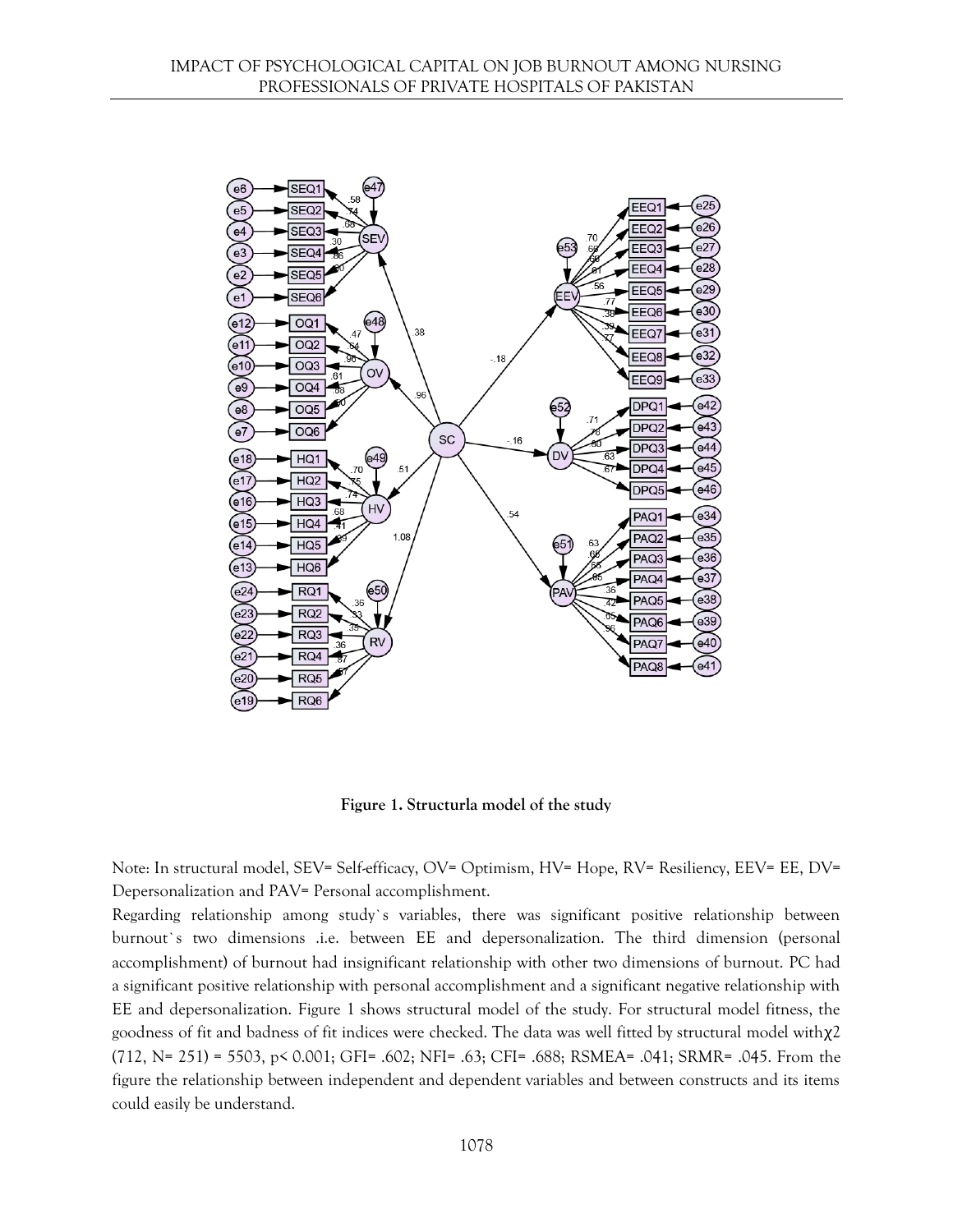#### **4. Discussion**

This study purpose was to investigate the relationship between PC and JB among nursing professional in private hospitals of Karachi. The study found a significant positive association between PC and JB. PC had a significant positive association with personal accomplishment while it had a significant negative association with EE and depersonalization.

Discussing first finding of the study, PC had a significant negative relationship with EE among the study`s participant. This result of the study is consistent with previous studies conducted in various service sectors (Cheung et al., 2011; Kotze & Massyn, 2019; Li et al., 2015; McCay, 2019). Regarding second finding of the study, PC had a significant negative relationship with depersonalization among the participants of the study. This result of the study is congruent with results demonstrated by the previous studies(Cheung et al., 2011; Kotze & Massyn, 2019; Li et al., 2015; McCay, 2019). Discussing the last finding of the study, PC had a significant positive association with personal accomplishment among the study`s participants. This finding of the study is also consistent with the previous findings (Li et al., 2015; McCay, 2019).

Findings of the study could play a crucial role in mitigating burnout ratio in the private health sector of Pakistan. The private hospitals` management should develop PC of their employees as it has strong effects on employees` JB. In the light of study`s findings, individual with strong PC are less exposed to burnout. On the other hand, individuals with weak PC more exposed to burnout. Furthermore, PC had a strong positive effect on personal accomplishment of the participants. Therefore, hospital`s management should develop such an environment that increases PC of the health sector professionals. The Study`s result could be applied in other service sectors facing high ratio of employees` burnout.

The current study had some limitations and these should be addressed. The study employed a crosssectional research design. A cross-sectional survey collects the data at one point of time and it might have given space to biasness in data. Further, the study used convenience sampling technique for data collection and it might not present the population well.

Suggesting next studies in the respective area of interest, the present study was limited only to private hospitals of Karachi. The next studies should consider a large population for the study, expending it to provincial level i.e. considering the whole province as a population. Considering the whole country as a population will also be of great value. It will give space to cultural aspects of the country as each province of the county has its own culture. Conducting a longitudinal study will also explain the phenomenon better as it is will not be bound to time limit. Furthermore, examination of the proposed relationship in other service sectors of the country will shed further light on the problem. The proposed relationship also needs to be examined at cross-cultural level. Its examination at cross-cultural level will provide information about the problem at global level.

#### **References**

- Aiken, L. H., Clarke, S. P., Sloane, D. M., Sochalski, J. A., Busse, R., Clarke, H., . . . Shamian, J. (2001). Nurses' reports on hospital care in five countries. *Health Affairs, 20*(3), 43-53.
- Alarcon, G., Eschleman, K. J., & Bowling, N. A. (2009). Relationships between personality variables and burnout: A meta-analysis. *Work & stress, 23*(3), 244-263.
- Ali, N., & Ali, A. (2014). The mediating effect of job satisfaction between PC and JB of Pakistani nurses. *Pakistan Journal of Commerce and Social Sciences (PJCSS), 8*(2), 399-412.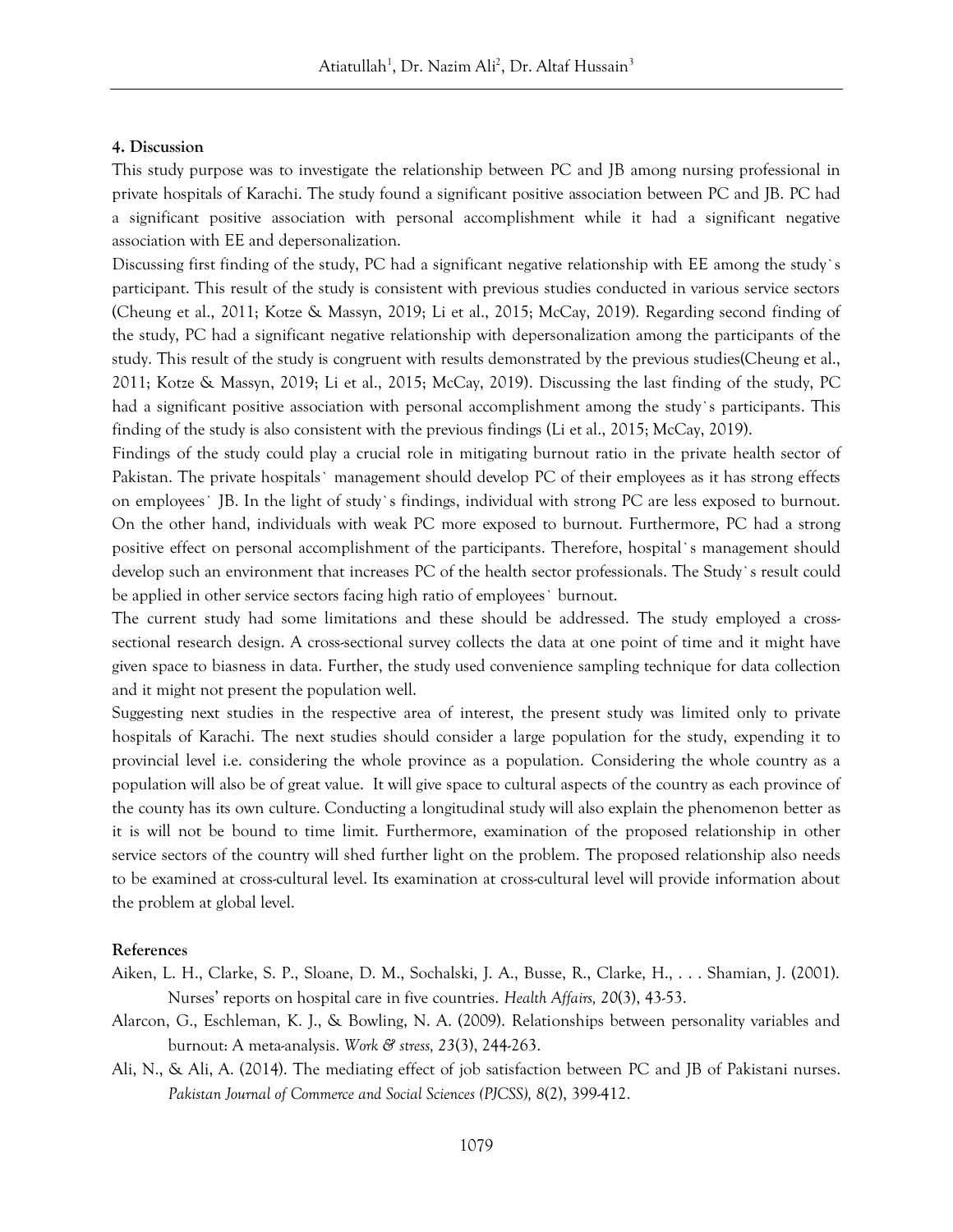- Amornpipat, I. (2019). The Relationship Between Positive PC and JB: A Study of Thai Airways International Flight Attendants. *Psychology, 9*(5), 189-196.
- Bitmiş, M. G., & Ergeneli, A. (2015). How PC influences burnout: the mediating role of job insecurity. *Procedia-Social and Behavioral Sciences, 207*, 363-368.
- Brotheridge, C. M., & Grandey, A. A. (2002). Emotional labor and burnout: Comparing two perspectives of "people work". *Journal of vocational behavior, 60*(1), 17-39.
- Chang, Y., & Chan, H. J. (2015). Optimism and proactive coping in relation to burnout among nurses. *Journal of nursing Management, 23*(3), 401-408.
- Cheung, F., Tang, C. S.-k., & Shuwen, T. (2011). PC as a moderator between emotional labor, burnout, and job satisfaction among school teachers in China. *International Journal of Stress Management, 18*(4), 348.
- Cordes, C. L., & Dougherty, T. W. (1993). A review and an integration of research on JB. *Academy of management review, 18*(4), 621-656.
- Elpert, L. R., & Wagner, L.-A. (2017). Work–life balance and preventing burnout. In *Hospital Medicine* (pp. 55-61): Springer.
- Ferradás, M. d. M., Freire, C., García-Bértoa, A., Núñez, J. C., & Rodríguez, S. (2019). Teacher profiles of PC and their relationship with burnout. *Sustainability, 11*(18), 5096.
- Fitz-Enz, J. (2000). *The ROI of human capital: Measuring the economic value of employee performance*: AMACOM Div American Mgmt Assn.
- Ha, J.-P., Kim, J.-H., & Ha, J. (2021). Relationship between Emotional Labor and Burnout among Sports Coaches in South Korea: Moderating Role of Social Support. *Sustainability, 13*(10), 5754.
- Herbert, M. (2011). *An exploration of the relationships between PC (hope, optimism, self-efficacy, resilience), occupational stress, burnout and employee engagement.* Stellenbosch: Stellenbosch University,
- Howard, S., & Johnson, B. (2004). Resilient teachers: Resisting stress and burnout. *Social Psychology of Education, 7*(4), 399-420.
- Kalliath, T., & Morris, R. (2002). Job satisfaction among nurses: a predictor of burnout levels. *32*(12), 648- 654.
- Khalid, A., Ghaffari, A. S., Pan, F., Wei, W., & Amin, A. (2020). The impact of occupational stress on JB among bank employees in Pakistan, with PC as a mediator. *Frontiers in Public Health, 7*, 410.
- Kotze, M., & Massyn, L. (2019). The influence of employees' cross-cultural PC on workplace psychological well-being. *SA Journal of Industrial Psychology, 45*(1), 1-8.
- Laschinger, H. K., & Finegan, J. (2008). Situational and dispositional predictors of nurse manager burnout: a time‐lagged analysis. *Journal of Nursing Management, 16*(5), 601-607.
- Li, X., Kan, D., Liu, L., Shi, M., Wang, Y., Yang, X., . . . Wu, H. (2015). The mediating role of PC on the association between occupational stress and JB among bank employees in China. *International journal of environmental research and public health, 12*(3), 2984-3001.
- Lu, Ruan, H., Xing, W., & Hu, Y. (2015). Nurse burnout in C hina: a questionnaire survey on staffing, job satisfaction, and quality of care. *Journal of nursing Management, 23*(4), 440-447.
- Luthans, F. (2002). Positive organizational behavior: Developing and managing psychological strengths. *Academy of Management Perspectives, 16*(1), 57-72.
- Luthans, F., Avolio, B. J., Walumbwa, F. O., & Li, W. (2005). The PC of Chinese workers: Exploring the relationship with performance. *Management and organization review, 1*(2), 249-271.